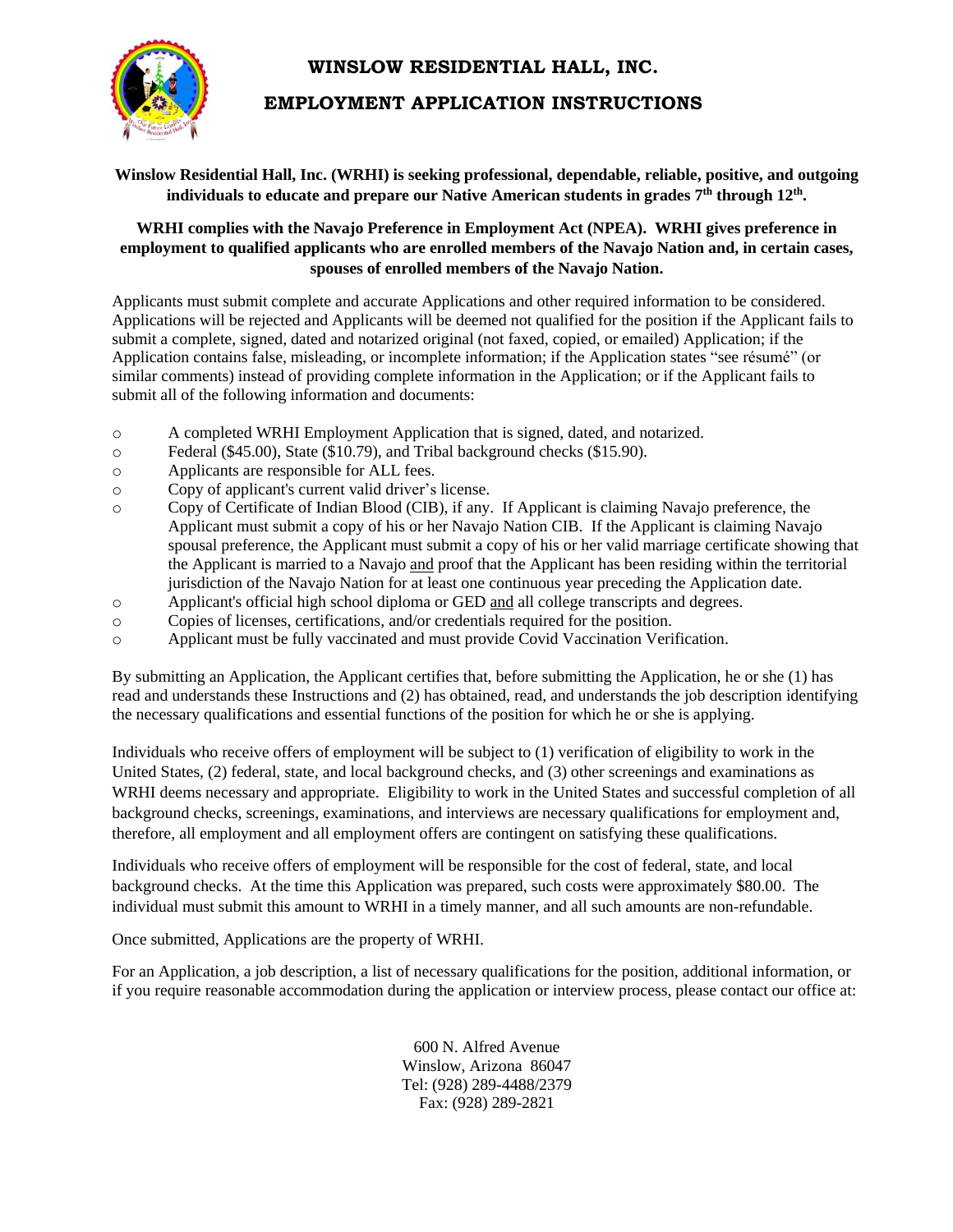# **Winslow Residential Hall, Inc.**

**Employment Application** Print legibly and do not leave blank spaces

| POSITION(S) APPLIED FOR:                                                                                                                                                                   |                      |                                     |            | DATE OF APPLICATION:                                                      |                               |                                                                                           |
|--------------------------------------------------------------------------------------------------------------------------------------------------------------------------------------------|----------------------|-------------------------------------|------------|---------------------------------------------------------------------------|-------------------------------|-------------------------------------------------------------------------------------------|
|                                                                                                                                                                                            |                      |                                     |            |                                                                           |                               |                                                                                           |
| PERSONAL INFORMATION                                                                                                                                                                       |                      |                                     |            |                                                                           |                               |                                                                                           |
| <b>FIRST NAME</b><br><b>LAST NAME</b>                                                                                                                                                      | MIDDLE INITIAL       | JR., II, ETC.                       |            | CONTACT TELEPHONE NUMBER                                                  |                               | $\Box$ DAY<br>$\Box$ NIGHT                                                                |
| <b>MAILING ADDRESS</b><br><b>CITY</b>                                                                                                                                                      | <b>STATE</b>         | ZIP CODE                            |            | PERSONAL EMAIL ADDRESS                                                    |                               |                                                                                           |
|                                                                                                                                                                                            |                      |                                     |            |                                                                           |                               |                                                                                           |
| <b>Driver's License Information</b>                                                                                                                                                        |                      |                                     |            |                                                                           | <b>Social Security Number</b> |                                                                                           |
| <b>STATE ISSUED</b><br><b>NUMBER</b>                                                                                                                                                       | <b>EXPIRATION</b>    |                                     |            |                                                                           |                               |                                                                                           |
|                                                                                                                                                                                            |                      |                                     |            |                                                                           |                               |                                                                                           |
| <b>YES</b><br>Are you claiming Navajo Preference?<br><b>NO</b>                                                                                                                             |                      |                                     |            | If yes, provide a copy of your Navajo Nation Certificate of Indian Blood. |                               |                                                                                           |
| Are you claiming Navajo Spousal Preference? VES<br>$\Box$ NO                                                                                                                               |                      |                                     |            |                                                                           |                               | If yes, provide a copy of a valid marriage certificate showing that you are married to a  |
|                                                                                                                                                                                            |                      |                                     |            |                                                                           |                               | Navajo and proof that you reside within the territorial jurisdiction of the Navajo Nation |
|                                                                                                                                                                                            |                      |                                     |            | for at least one continuous year preceding the application date.          |                               |                                                                                           |
| <b>YES</b><br>Other Indian Preference?<br>$\Box$ NO                                                                                                                                        |                      |                                     |            | If yes, provide a copy of CIB or Tribal Membership Card.                  |                               |                                                                                           |
| Are you legally eligible to work in the United States of America?                                                                                                                          | $\Box$ YES $\Box$ NO |                                     |            |                                                                           |                               |                                                                                           |
| If you are under 18 years old and employment is required, can you furnish a work permit?                                                                                                   |                      |                                     | $\Box$ YES | INO                                                                       |                               |                                                                                           |
| If no, please explain.                                                                                                                                                                     |                      |                                     |            |                                                                           |                               |                                                                                           |
| Will you be claiming Veteran's Preference?<br><b>TYES</b>                                                                                                                                  | 1 NO                 |                                     |            | If yes, additional information will be requested.                         |                               |                                                                                           |
| ∃ี NO<br>$\Box$ YES<br>Have you ever been employed by WRHI?                                                                                                                                |                      | If yes, provide position and dates. |            |                                                                           |                               |                                                                                           |
| Do you have any relatives working at Winslow Residential Hall, Inc.?                                                                                                                       |                      | $\Box$ YES $\Box$ NO                |            | If yes, provide information.                                              |                               |                                                                                           |
| Relationship:<br>Name:                                                                                                                                                                     |                      |                                     |            | Department:                                                               |                               |                                                                                           |
|                                                                                                                                                                                            |                      |                                     |            |                                                                           |                               |                                                                                           |
| When are you available to begin work?                                                                                                                                                      |                      |                                     |            | What is your desired salary range?                                        |                               |                                                                                           |
| Which of the following types of employment are you seeking?                                                                                                                                | Full-Time            | $\Box$ Part-Time                    |            | Split -shift                                                              | Overnight                     |                                                                                           |
| WHEN YOU EXPRESSED INTEREST IN THIS POSITION, YOU OBTAINED AND REVIEWED THE POSITION DESCRIPTION THAT DESCRIBED THE<br>NECESSARY QUALIFICATIONS AND ESSENTIAL FUNCTIONS FOR THIS POSITION. |                      |                                     |            |                                                                           |                               |                                                                                           |
| Do you possess the "necessary qualifications" for this position?                                                                                                                           | $\Box$ YES           | NO                                  |            |                                                                           |                               |                                                                                           |
| Are you able to perform the "essential functions" of the job with or without reasonable accommodation?                                                                                     |                      |                                     |            | I IYES                                                                    | $\overline{N}$                |                                                                                           |
| Do not provide information about the existence of a disability, particular accommodation, or whether an accommodation is necessary. These issues may                                       |                      |                                     |            |                                                                           |                               |                                                                                           |
| be addressed at a later time to the extent permitted by law.                                                                                                                               |                      |                                     |            |                                                                           |                               |                                                                                           |
| l YES<br>Will you travel if the job requires it?<br> NO                                                                                                                                    |                      |                                     |            | Will you work overtime if required?                                       | <b>YES</b>                    | NO                                                                                        |
| Are you able to meet the attendance requirements of the position?                                                                                                                          | <b>YES</b>           | TNO                                 |            |                                                                           |                               |                                                                                           |
| YES NO<br>Have you ever been bonded?                                                                                                                                                       | If yes, explain:     |                                     |            |                                                                           |                               |                                                                                           |
| $\Box$ YES $\Box$ NO<br>Do you have your Covid Vaccinations?                                                                                                                               | If no, explain:      |                                     |            |                                                                           |                               |                                                                                           |
| <b>EMPLOYMENT HISTORY</b>                                                                                                                                                                  |                      |                                     |            |                                                                           |                               |                                                                                           |
| Employment Activities- List all of your employment activities beginning with the present and working back 5 years. The 5 year period must be accounted for without                         |                      |                                     |            |                                                                           |                               |                                                                                           |
| breaks. For periods of unemployment, list dates, and state "unemployed", "attending school" or similar explanations (but do not explain reasons that are based on medical                  |                      |                                     |            |                                                                           |                               |                                                                                           |
| conditions, including illness, injuries, or disabilities). Do not list employment before your 18 <sup>th</sup> birthday unless to provide a minimum of 2 years employment history.         |                      |                                     |            |                                                                           |                               |                                                                                           |
| <b>EMPLOYER</b>                                                                                                                                                                            |                      |                                     |            | FROM DATE (MONTH/YEAR) EST                                                |                               | TO DATE (MONTH/YEAR) EST.                                                                 |
|                                                                                                                                                                                            |                      |                                     |            |                                                                           |                               |                                                                                           |
| STREET ADDRESS<br><b>CITY</b>                                                                                                                                                              | <b>STATE</b>         | ZIP CODE                            |            | <b>CONTACT PHONE NUMBER</b>                                               |                               | <b>FAX NUMBER</b>                                                                         |
|                                                                                                                                                                                            |                      |                                     |            |                                                                           |                               |                                                                                           |
|                                                                                                                                                                                            |                      |                                     |            |                                                                           |                               |                                                                                           |
| NAME OF LAST SUPERVISOR                                                                                                                                                                    | FINAL POSITION TITLE |                                     |            |                                                                           | <b>FINAL SALARY</b>           |                                                                                           |
|                                                                                                                                                                                            |                      |                                     |            |                                                                           |                               |                                                                                           |
| DESCRIPTION OF DUTIES                                                                                                                                                                      |                      |                                     |            |                                                                           |                               |                                                                                           |
|                                                                                                                                                                                            |                      |                                     |            |                                                                           |                               |                                                                                           |
|                                                                                                                                                                                            |                      |                                     |            |                                                                           |                               |                                                                                           |
|                                                                                                                                                                                            |                      |                                     |            |                                                                           |                               |                                                                                           |
|                                                                                                                                                                                            |                      |                                     |            |                                                                           |                               |                                                                                           |
|                                                                                                                                                                                            |                      |                                     |            |                                                                           |                               |                                                                                           |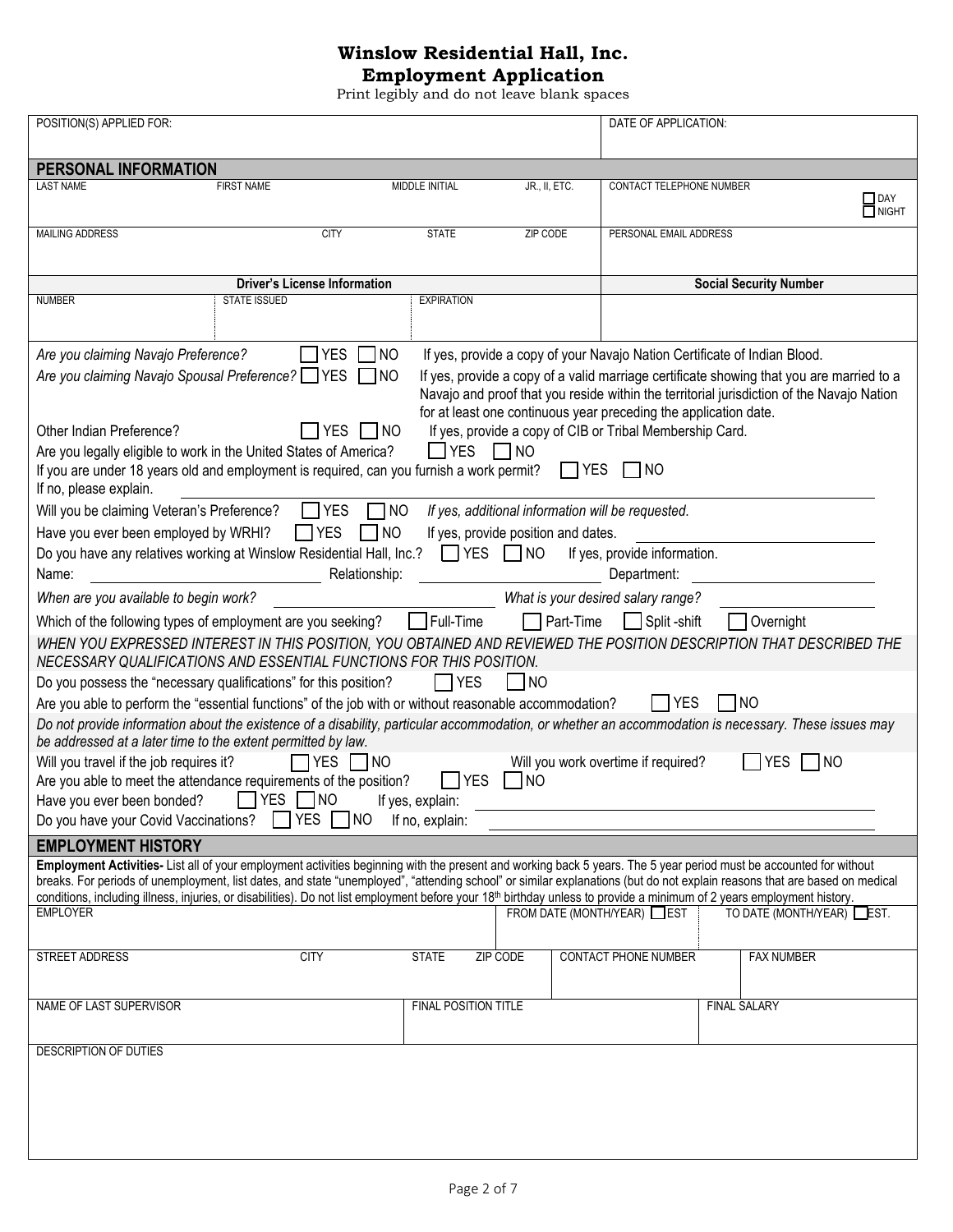| <b>REASON FOR LEAVING</b>                       |             |              |                             |                             |                                |                           |
|-------------------------------------------------|-------------|--------------|-----------------------------|-----------------------------|--------------------------------|---------------------------|
| <b>EMPLOYER</b>                                 |             |              |                             | FROM DATE (MONTH/YEAR) EST. |                                | TO DATE (MONTH/YEAR) EST. |
| STREET ADDRESS                                  | <b>CITY</b> | <b>STATE</b> | ZIP CODE                    | <b>CONTACT PHONE NUMBER</b> |                                | <b>FAX NUMBER</b>         |
| NAME OF LAST SUPERVISOR                         |             |              | FINAL POSITION TITLE        |                             |                                | <b>FINAL SALARY</b>       |
| DESCRIPTION OF DUTIES                           |             |              |                             |                             |                                |                           |
|                                                 |             |              |                             |                             |                                |                           |
| <b>REASON FOR LEAVING</b>                       |             |              |                             |                             |                                |                           |
|                                                 |             |              |                             |                             |                                |                           |
| <b>EMPLOYER</b>                                 |             |              |                             | FROM DATE (MONTH/YEAR) EST. |                                | TO DATE (MONTH/YEAR) EST. |
| <b>STREET ADDRESS</b>                           | <b>CITY</b> | <b>STATE</b> | ZIP CODE                    | <b>CONTACT PHONE NUMBER</b> |                                | <b>FAX NUMBER</b>         |
| NAME OF LAST SUPERVISOR                         |             |              | <b>FINAL POSITION TITLE</b> |                             |                                | <b>FINAL SALARY</b>       |
| DESCRIPTION OF DUTIES                           |             |              |                             |                             |                                |                           |
|                                                 |             |              |                             |                             |                                |                           |
|                                                 |             |              |                             |                             |                                |                           |
|                                                 |             |              |                             |                             |                                |                           |
| <b>REASON FOR LEAVING</b>                       |             |              |                             |                             |                                |                           |
| <b>EMPLOYER</b>                                 |             |              |                             | FROM DATE (MONTH/YEAR) EST. |                                | TO DATE (MONTH/YEAR) EST. |
| STREET ADDRESS                                  | <b>CITY</b> | <b>STATE</b> | ZIP CODE                    | CONTACT PHONE NUMBER        |                                | <b>FAX NUMBER</b>         |
| NAME OF LAST SUPERVISOR                         |             |              | FINAL POSITION TITLE        |                             |                                | <b>FINAL SALARY</b>       |
| DESCRIPTION OF DUTIES                           |             |              |                             |                             |                                |                           |
|                                                 |             |              |                             |                             |                                |                           |
|                                                 |             |              |                             |                             |                                |                           |
|                                                 |             |              |                             |                             |                                |                           |
| <b>REASON FOR LEAVING</b>                       |             |              |                             |                             |                                |                           |
| <b>EDUCATIONAL BACKGROUND</b>                   |             |              |                             |                             |                                |                           |
| School (Include Complete Address& Phone Number) |             |              | Dates Attended              |                             | Degree/Certificate<br>Received | Major/Minor               |
|                                                 |             |              |                             |                             |                                |                           |
|                                                 |             |              |                             |                             |                                |                           |
|                                                 |             |              |                             |                             |                                |                           |
|                                                 |             |              |                             |                             |                                |                           |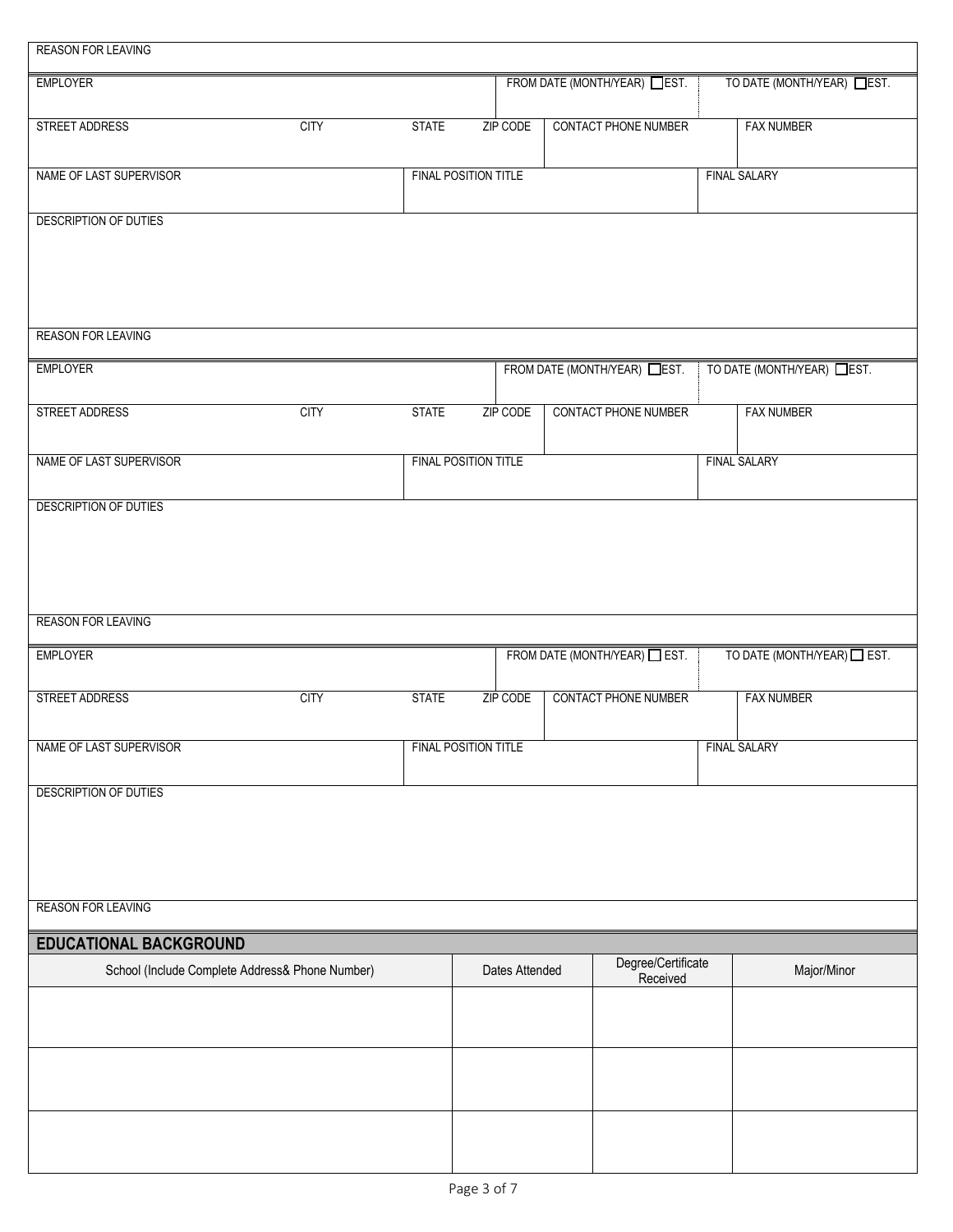| OTHER SKILLS AND QUALIFICATIONS                                                                                                                    |                   |               |                 |              |
|----------------------------------------------------------------------------------------------------------------------------------------------------|-------------------|---------------|-----------------|--------------|
| Summarize any special training, skills, licenses, and/or certifications that may assist you in performing the position for which you are applying? |                   |               |                 |              |
|                                                                                                                                                    |                   |               |                 |              |
|                                                                                                                                                    |                   |               |                 |              |
| Computer Skills (Check appropriate boxes. Include software titles and years of experience.)                                                        |                   |               |                 |              |
| Word                                                                                                                                               | <b>YEARS</b>      | Internet      |                 | <b>YEARS</b> |
| Excel                                                                                                                                              |                   | Presentations |                 |              |
| Powerpoint                                                                                                                                         |                   | Other         |                 |              |
| WORK REFERENCES- Please list three references other than relatives.                                                                                |                   |               |                 |              |
| Name                                                                                                                                               | Company & Address |               | Telephone/Email |              |
|                                                                                                                                                    |                   |               |                 |              |
|                                                                                                                                                    |                   |               |                 |              |
|                                                                                                                                                    |                   |               |                 |              |
|                                                                                                                                                    |                   |               |                 |              |
|                                                                                                                                                    |                   |               |                 |              |
|                                                                                                                                                    |                   |               |                 |              |
|                                                                                                                                                    |                   |               |                 |              |
|                                                                                                                                                    |                   |               |                 |              |

#### **CRIMINAL AND OTHER BACKGROUND INFORMATION**

A criminal history record check is a condition of employment. As part of this Application, you are required to consent, in writing to a criminal history record check. Your Application will be checked against Federal, State, and/or Tribal\Local criminal history records. A record of arrests, criminal charges and even certain convictions does not necessarily preclude employment. However, any false or incomplete statement in this section or anywhere else in this Application may result in denial or termination of employment and prosecution for filing false information.

*For purposes of answering the questions in this section, the following terms are defined below:*

**CONVICTED** means a final judgment on a verdict or finding of guilty, a plea of guilty or a plea of nolo contendere (no contest) in any Federal, State or Tribal Court of competent jurisdiction, regardless of whether an appeal is pending or could be taken and regardless of whether the conviction was subsequently set aside or expunged. A conviction does not include a successfully completed "pocket plea" or similar arrangement where in the defendant signs a guilty plea, but the plea is not entered subject to the defendant's successful completion of specified requirements. A conviction does not include a "deferred prosecution" or similar arrangement wherein the prosecution is postponed pending the defendant's successful completion of specified requirements.

**ARRESTED** means being detained, held or taken into custody by a person with authority to do so for the purpose of answering to a potential criminal charge.

**CHARGED** means being formally accused of a crime by complaint, indictment or information.

1. Have you ever been arrested, charged or convicted of, admitted to, pled guilty to, or entered a plea of *NOLO CONTENDERE* (no contest) or such similar plea to, or are you awaiting trial for **any** crime, including but not limited to a crime involving a child, violence, sexual assault, sexual molestation, sexual exploitation, sexual contact or prostitution, crimes against persons or offenses against children (excluding only minor traffic violations not involving any allegation of drug or alcohol impairment)? If yes, please explain the details in full, including dates, details of offense(s) charges, jurisdiction and disposition of case name and address of police department or court involved.

|  |  | NΟ |
|--|--|----|
|--|--|----|

2. Have you ever had any license or certification of any kind (teaching certificate or otherwise) revoked or suspended or have you in any way been sanctioned by, or are any charges or complaints now pending against you before, any licensing, certification or other regulatory agency or body, public or private? If yes, please explain in detail including dates and details.

 $\Box$ YES  $\Box$ NO

3. Are you now being investigated for any alleged misconduct or other alleged grounds for discipline by any licensing, certification or other regulatory body (teaching certification or otherwise), your current or any previous employer, or any law enforcement agency? If yes, please explain in detail including dates and details.

| Jſ.<br>г |
|----------|
|----------|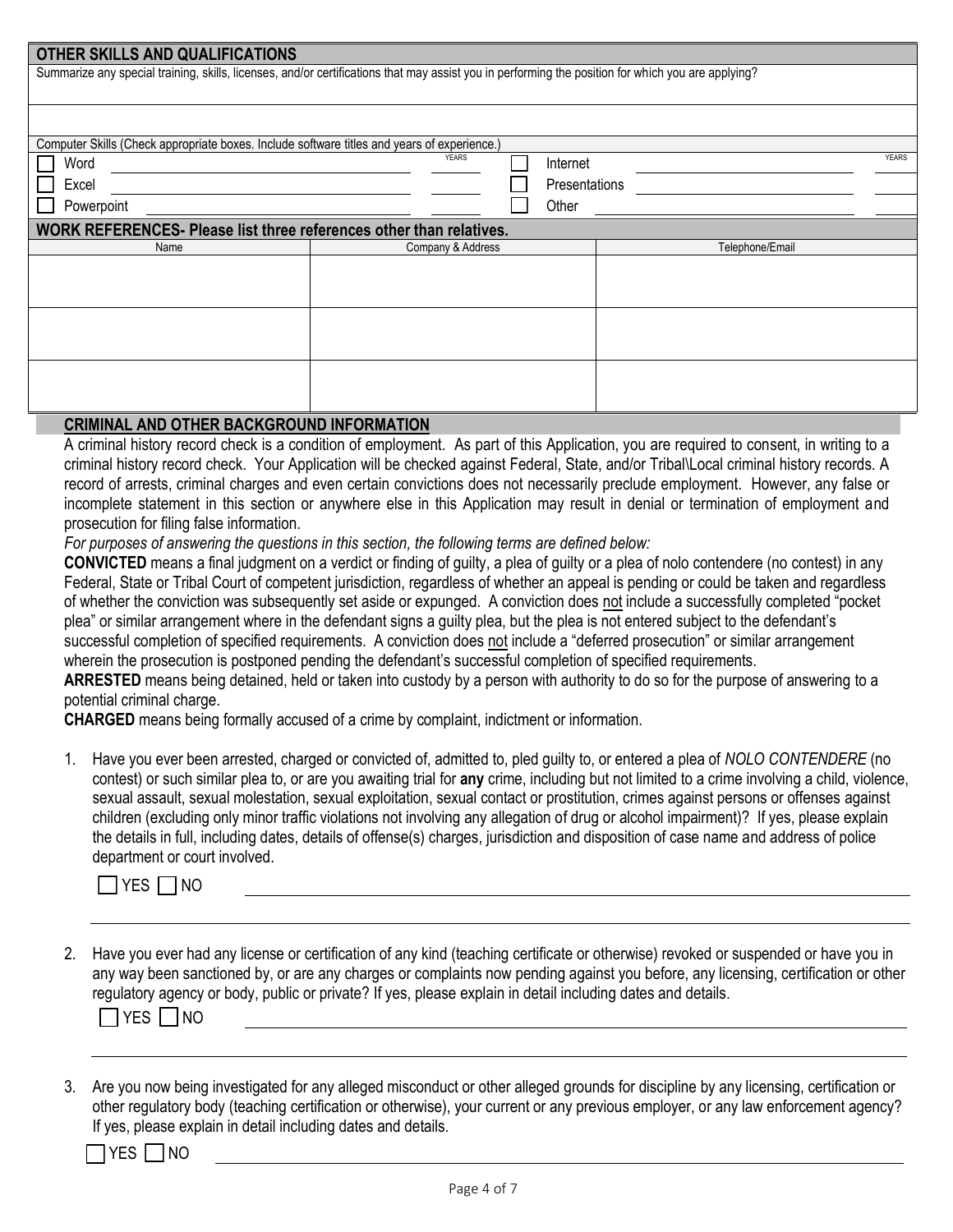4. In the last 5 years have you used any substances controlled under federal, state, **or** Navajo Nation law, including without limitation marijuana, cocaine, crack cocaine, hashish, narcotics (opium, morphine, codeine, heroin, etc.), amphetamines, depressants (barbiturates, methaqualone, tranquilizers, etc.), hallucinogenics (LSD, PCP, etc.), or illegally used prescription drugs? If yes, please explain in detail including dates and details.

 $\Box$ YES  $\Box$ NO

By signing this Application, you certify and swear, under the penalty of perjury, that you are not awaiting trial for and have not been arrested, charged or convicted of, admitted committing, or pled nolo contendere (no contest) or guilty to any offense under Federal, State or Tribal law (even if the matter was later dismissed, set aside, deferred, vacated or expunged) involving the following:

- A crime of violence, including without limitation murder in any degree, manslaughter, assault and battery.
- Sexual assault
- **Molestation**
- Sexual exploitation, including without limitation commercial sexual exploitation.
- Sexual contact
- **Prostitution**
- Any other sex crime, including without limitation incest or sexual abuse.
- A crime against persons, including without limitation kidnapping or murder.
- An offense committed against or involving a child or a child victim, including without limitation sexual conduct with a minor, contributing to the delinquency of a minor, child abuse, child neglect, child abuse, or exploitation of minors involving drug offenses.
- A drug felony
- Other drug offenses, including but not limited to sale, distribution, possession, use or transportation of, offer to sell, transport, or
- distribute or conspiracy to sell, transport or distribute marijuana or dangerous or narcotic drugs or controlled substances.
- Driving while under the influence or driving while intoxicated.
- Burglary, theft, or robbery.
- Misappropriation of funds, fraud, forgery or other "white collar" crimes.
- Arson

**If you answered YES to any of the above questions OR if you have been arrested, charged or convicted of, admitted committing, or pled no contest or guilty or are you awaiting trial for any of the crimes listed in** *Question 6***, above, you must provide an explanation. For criminal matters, you must provide a description of the allegations and/or criminal charges against you, the dates of proceedings, the court where the proceedings occurred, and the current and/or final disposition of the arrest, charge, and case(s). For other matters, provide the names of the employer and/or agency at issue, the relevant dates and events, and a description of the allegations against you. Attach additional pages if necessary.**

# **ADDITIONAL DISCLOSURES**

**25 CFR 12 Section 231 of the Crime Control Act of 1990, Public Law 101-647 (codified in 42 United States Code § 13041), Public Law 101-630 (Codified in 25 United States Code § 3207) requires designated child care positions to have a national criminal history record check and designated law enforcement positions to have a national criminal history record check and a financial record check as a condition of employment. Depending on your position you may also be subjected to a reinvestigation as routinely as every year but at least every five years as a condition of employment.** 

#### **APPLICANT STATEMENT AND CERTIFICATION**

I certify, under the penalty of perjury, that all information I have provided in order to apply for employment with WRHI, including without limitation the information I provided in this Application, is true, complete and correct. I understand that if I submit any information that is false, incomplete or misrepresented in any respect: (i) my Application will be rejected; (ii) I will be deemed not qualified for the position; (iii) may be criminally prosecuted; and/or (iv) if employed, I may be dismissed from employment and not considered for future employment. By submitting this Application, I certify that, before submitting the Application, I (i) read and understood the WRHI Employment Application Instructions and (ii) obtained, reviewed, and understood the WRHI job description identifying the necessary qualifications and essential functions of the position.

I understand that this application remains current for only 90 calendar days. At the conclusion of that time, if I have not heard from the employer and still wish to be considered for employment, it will be necessary for me to reapply and fill out a new application. This application does not constitute an offer, agreement or contract for employment.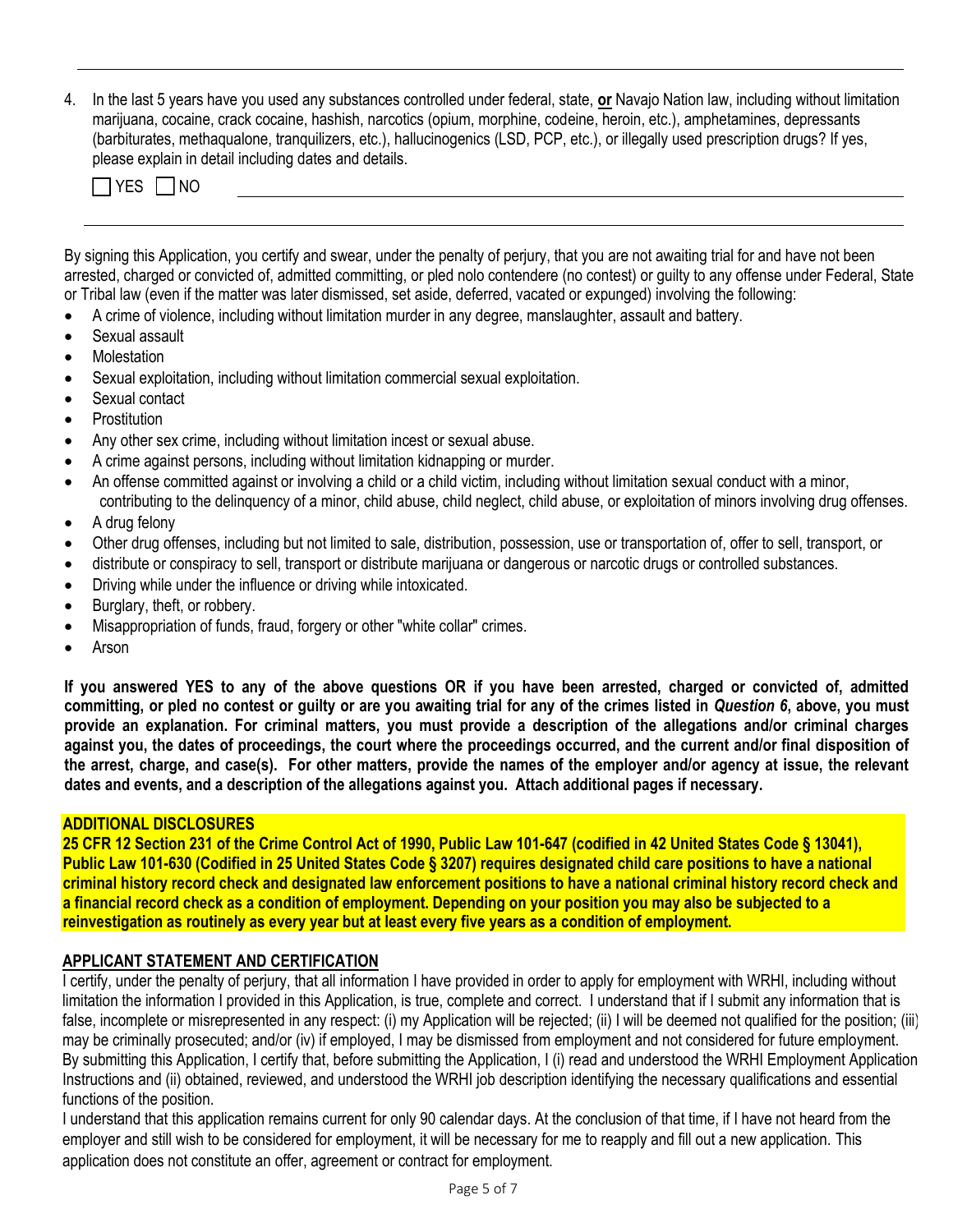I understand that no supervisor or representative of the employer is authorized to make any assurances to the contrary and that no implied oral or written agreements contrary to the foregoing express language are valid unless they are in writing and signed by the employer's Board of Director President.

If I receive an offer of employment, I will be subject to (1) verification of eligibility to work in the United States, (2) federal, state, tribal, and local background checks, the non-refundable cost of which I am responsible for, and (3) other screenings and examinations as WRH deems necessary and appropriate. Eligibility to work in the United States and successful completion of all background checks, screenings examinations, and interviews are necessary qualifications for employment and, therefore, all employment and all employment offers are contingent on satisfying these qualifications. I certify that I have read, fully understand and accept all terms of the foregoing Applican Statement. Pursuant to 42 U.S.C. § 13041(d) and 25 CFR §63.15, this Application is signed under the penalty of perjury, subject to all applicable punishments.

**Signature of Applicant**

**Date**

**Notary My Commission Expires**